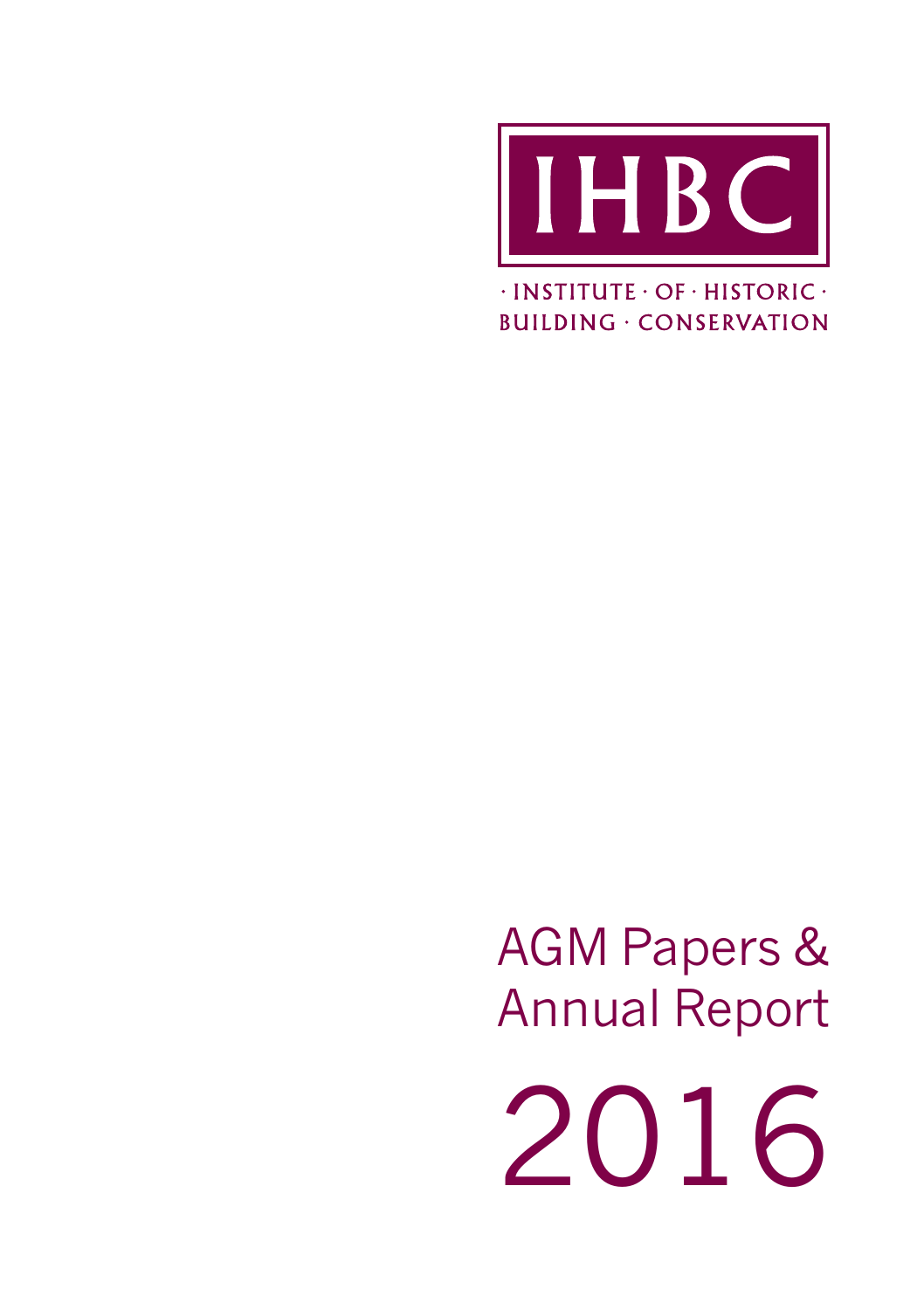# Institute of Historic Building Conservation ANNUAL GENERAL MEETING

**5.30pm, Friday 24 June 2016 at Worcester University Arena, Hylton Road, Worcester WR2 5JN**

## **AGENDA**

- 1 Apologies for absence
- 2 Minutes of the 2014 AGM of the IHBC. *Resolution 1: Adoption* To adopt the Minutes of the Annual General Meeting of The Institute of Historic Building Conservation (IHBC) held at Open, 20 Bank Plain, Norwich, Norfolk NR2 4SF on Friday 19 June 2015
- 3 Council's report. *Resolution 2: Adoption* To adopt the IHBC Council's Report for the year ending 30 September 2015
- 4 Financial statement and treasurer's report:
	- Accounts. *Resolution 3: Receipt*

To receive the reports of the Hon Treasurer and Council for the financial year 1 October 2014 to 30 September 2015 and to approve the accounts for that period

Independent Examiners. *Resolution 4: Appointment* To appoint Larking Gowen, chartered accountants, as Independent Examiners to the institute, to hold office from the conclusion of the present General Meeting until the conclusion of the next General Meeting at which accounts in respect of an accounting reference period are laid

- 5 Appointment of elected officers. *Resolution 5: Appointment* To appoint as trustees and directors of the IHBC the officers with majority votes cast in support of their nomination in accordance with the IHBC's Memorandum and Articles of Association (See AGM papers)
- 6 Ratification of branch nominations. *Resolution 6: Ratification* To ratify the nominations as trustees and directors of the IHBC by the branches as notified to the council in accordance with the IHBC's Memorandum and Articles of Association (See AGM papers)
- 7 Motions to the AGM

*At the time of going to press no motions had been received at the institute's offices. Following the AGM there will be an opportunity to discuss current issues.*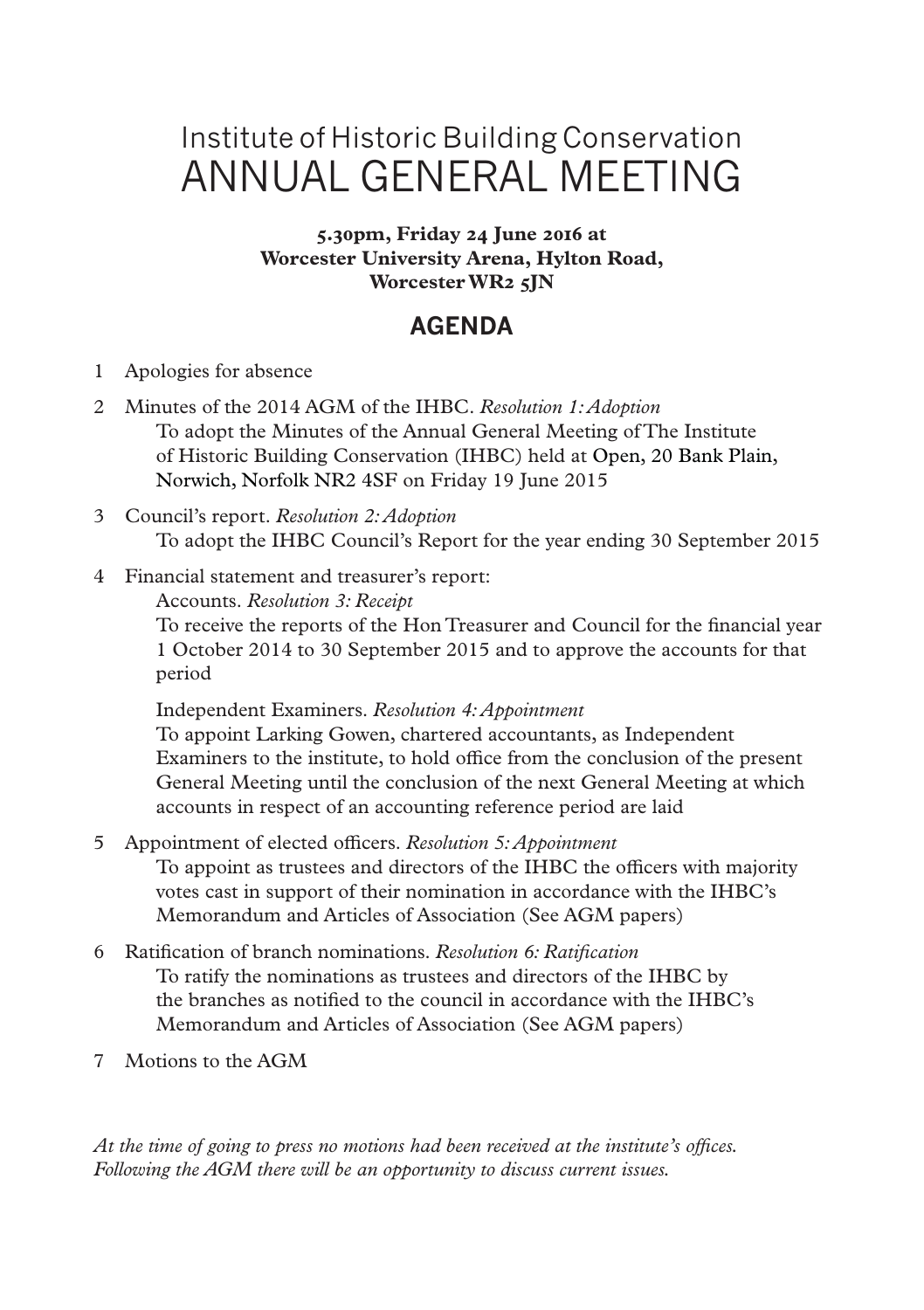## **THE INSTITUTE OF HISTORIC BUILDING CONSERVATION**

#### **www.ihbc.org.uk**

Registered as a charity in England and Wales number 1061593 and in Scotland number SC041945 Company Limited by Guarantee Registered in England number 3333780 Registered Office: 3 Stafford Road, Tunbridge Wells, Kent TN2 4QZ

#### **PRESIDENT**

David McDonald Email president@ihbc.org.uk

#### **CHAIR**

Mike Brown Email chair@ihbc.org.uk

#### **COMPANY SECRETARY**

Richard Morrice Email secretary@ihbc.org.uk

#### **DIRECTOR**

Seán O'Reilly Email director@ihbc.org.uk

#### **BUSINESS OFFICE**

Jubilee House, High Street, Tisbury, Wiltshire SP3 6HA Tel 01747 873133 Fax 01747 871718 Email admin@ihbc.org.uk

These documents were prepared by the IHBC's National Office.

## **CONTENTS**

| Trustee's report for the year ending<br>30 September 2015                                                                                                                                 | 2  |
|-------------------------------------------------------------------------------------------------------------------------------------------------------------------------------------------|----|
| Summarised accounts for the year ended<br>30 September 2015                                                                                                                               | 9  |
| Appointment of officers and ratification<br>of branch representative nominations                                                                                                          | 11 |
| Motions to the AGM                                                                                                                                                                        | 12 |
| Minutes of the Annual General Meeting of<br>The Institute of Historic Building Conservation<br>(IHBC) held at Open, 20 Bank Plain, Norwich,<br>Norfolk NR2 4SF on Friday 19 June 2015 and |    |

the matters arising 13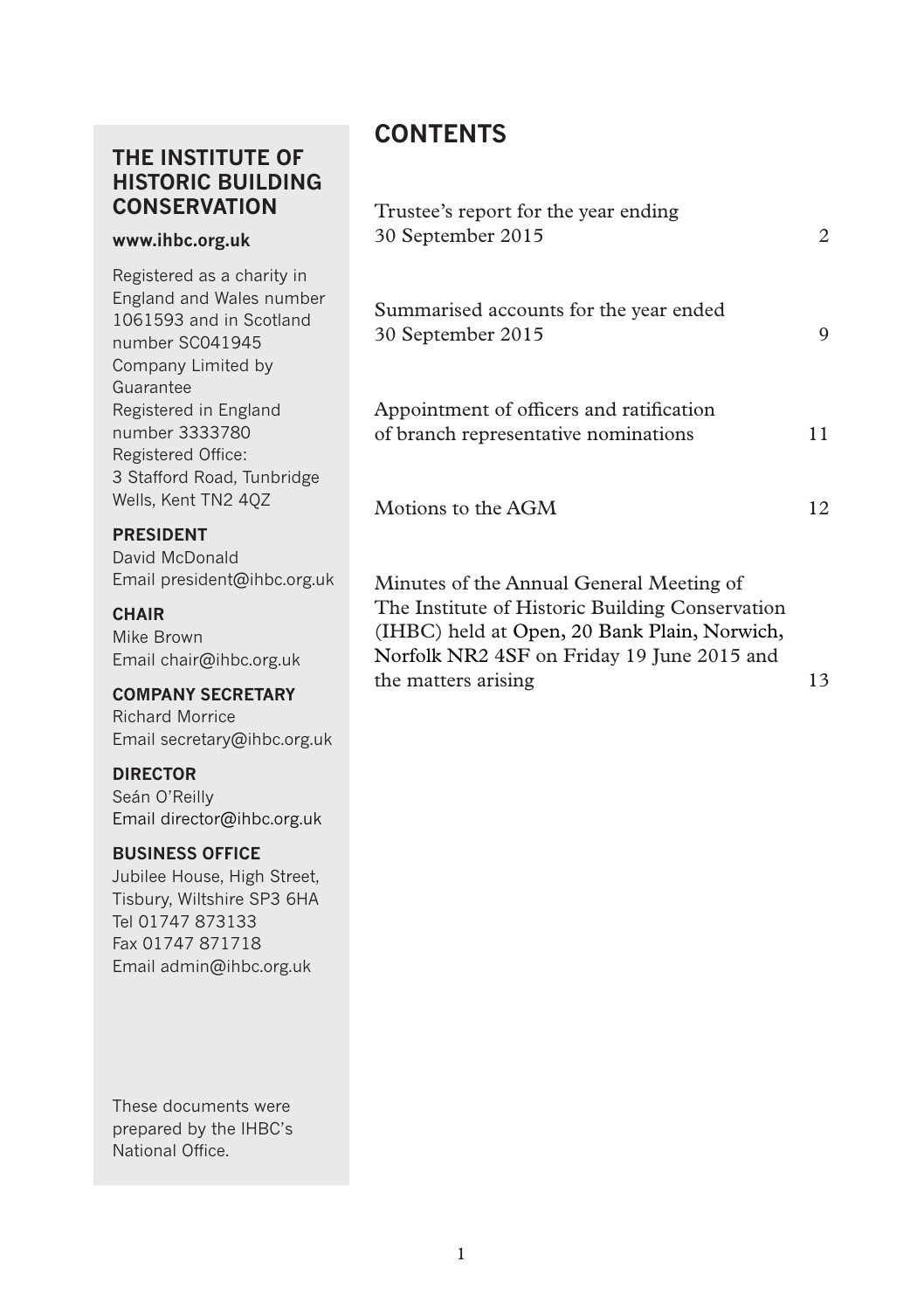# **TRUSTEE'S REPORT**

The trustees (who are also directors of the charity for the purposes of the Companies Act) present their annual report together with the financial statements of The Institute of Historic Building Conservation (the company) for the year ended 30 September 2015.

The trustees confirm that the annual report and financial statements of the company comply with the current statutory requirements, the requirements of the company's governing document and the provisions of the Statement of Recommended Practice (SORP) 'Accounting and Reporting by Charities' issued in March 2005.

## **STRUCTURE, GOVERNANCE AND MANAGEMENT**

The institute is governed by an elected council of trustees with up to 22 voting members consisting of up to nine elected officers (chair, vice chair, secretary, treasurer and five officers serving as committee chairs) and up to 13 trustees appointed by regional and national branches.

Council is also advised by non-voting officers co-opted by council, including the president, and by five committees, each chaired by its corresponding elected officer: Finance & Resources, Membership & Ethics, Education Training & Standards, Policy, and Communications & Outreach. These committees help oversee a range of advisory subcommittees, representatives and panels.

Council and committees are supported by a small national office executive team responsible for organisational management, including the Director, Projects Officer, Administrator, 'Learning, Education, Training and Standards' (LETS) Liaison Officer and Membership Services Officer alongside other operational support.

The trustees confirm that, in exercising their powers and duties, they have complied with their duty to have due regard to the guidance on public benefit published by the Charity Commission.

## **OBJECTIVES AND ACTIVITIES**

The IHBC is a company and a charity registered in England and Scotland, and exists to promote, for the benefit of the public, the conservation of and education and training in the conservation and preservation of buildings, structures, areas, gardens and landscapes which are of architectural or historical value in the UK insofar as it lies within the duties and responsibilities of any person whose principal professional skills are to provide specialist advice in such conservation and preservation.

#### **The IHBC's key activities are:**

• setting standards for conservation practice and improving education and training in conservation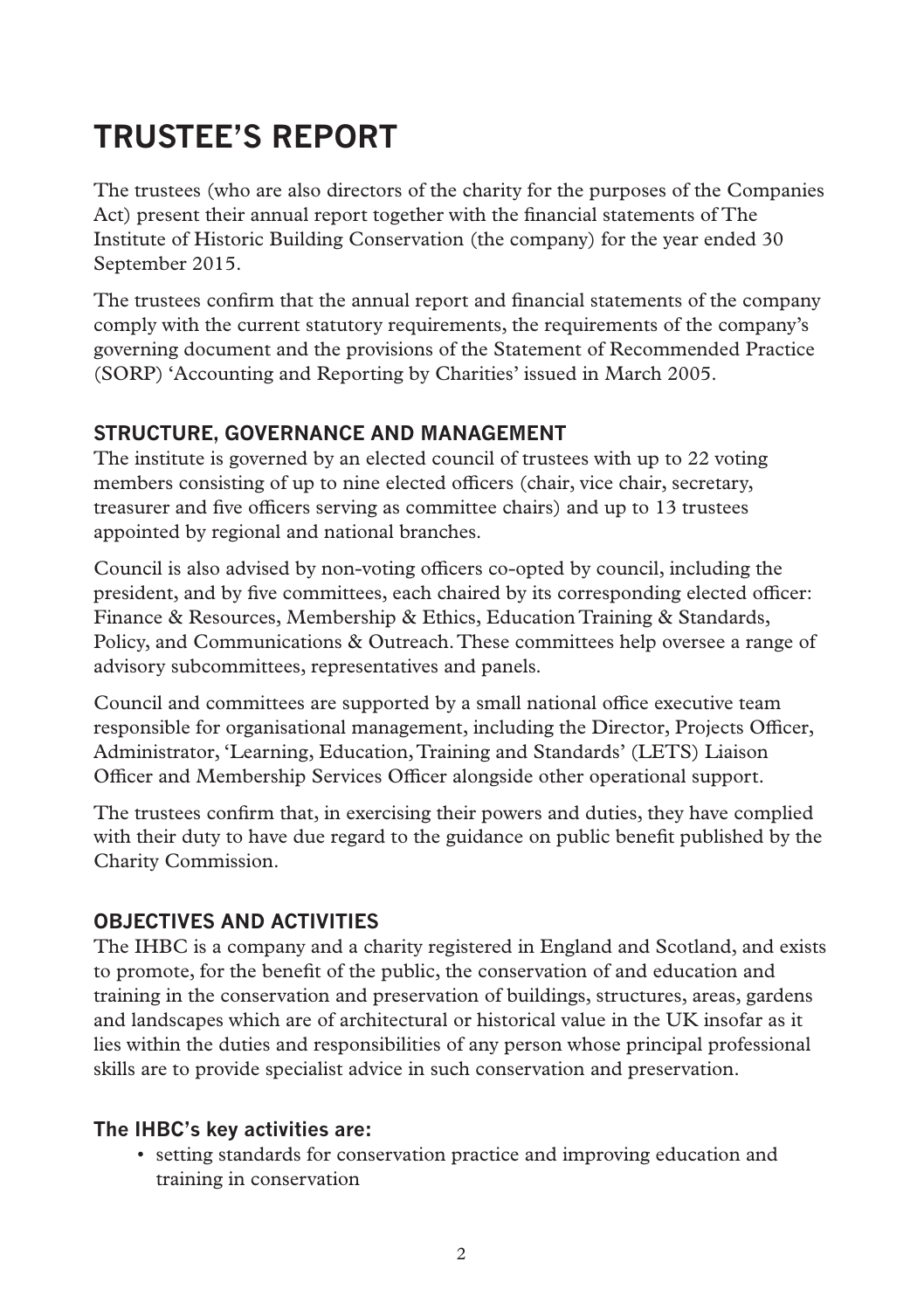- raising the profile of conservation and promoting its role in economic and social regeneration
- supporting excellence in all aspects of conservation, whether in the identification, analysis, repair and reuse of historic buildings or in new design in historic settings
- stimulating debate on how the role of conservation should develop
- organising training events and further developing the branch network to encourage the continued exchange of information between practitioners locally as well as nationally.

#### **ACHIEVEMENTS AND PERFORMANCE**

The IHBC has maintained its high level of activity and influence across the wide range of interests that shape conservation while in 2014-15 we have expanded our resources following the success of our income-generating initiatives.

Additional operational capacity has been introduced with the appointment of Kate Kendall as our 'Learning, Education, Training and Standards' (LETS) Liaison Officer, to support our energetic network of volunteers across our branches. That appointment underpinned the implementation of our new Associate category of membership, as we welcomed our first Associate member, and new explorations of governance intended to enhance our constituencies of interest as well as to secure our future.

The operations and evolution of our branches remained at the heart of what our institute has achieved. For the current year, nowhere was this more evident than in Northern Ireland where, with the special support of our then president Trefor Thorpe, as well as the National Office, a hiatus in voluntary capacity was resolved with the appointment and re-appointment of branch officers, including Andrew McClelland, as branch chair, and Jill Kerry, as trustee and branch representative. This rejuvenation quickly led to a busy programme including a local membership application support event led by Kate Kendall and the institute's director, and a branch conference on local authority conservation management. Today we can look forward to that branch leading our Annual School in 2018.

With support from our branches and volunteers too, the institute continued to refine our membership application procedures to help guide applicants more efficiently through the accreditation process. We now have our 'Stepping Stones' strategy fully operational, with the new Associate level of membership in place as an intermediate level relating to a single area of practice or Area of Practical Competence, as opposed to the wider inter-disciplinary conservation competences required of Full Members. The presence of a LETS Officer, albeit appointed to a half-time role, allowed us to deliver personal and personnel support in the form of local, branch-supported events advising on membership applications, making those structural changes more meaningful to the career and learning prospects of all categories of current and future members of the institute.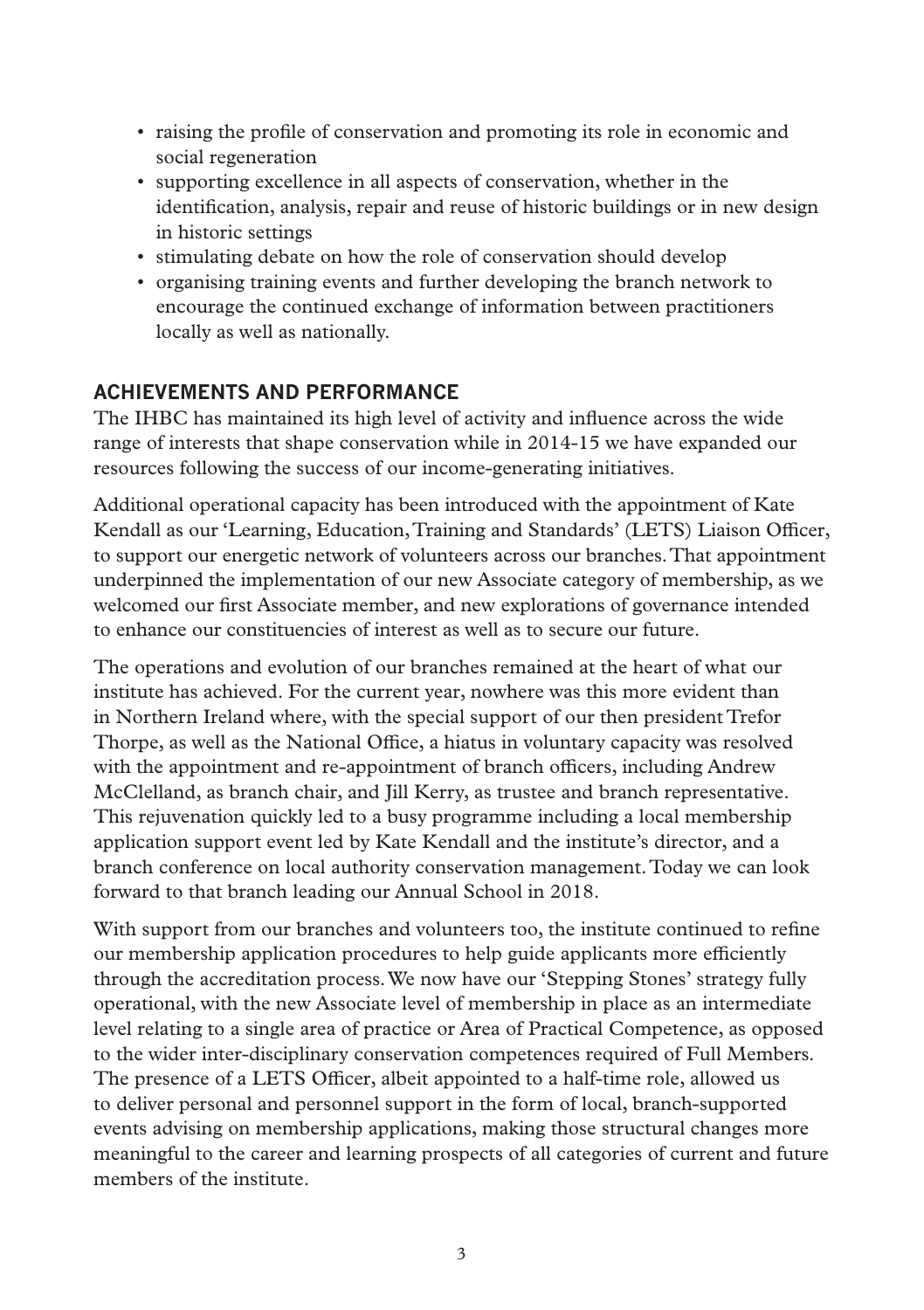The continuing potential of the IHBC's voluntary branch-based training and education infrastructure was, as ever, most evident in the central role played by our East Anglia branch, which led and helped manage the School in a tight partnership between the School committee, volunteers and the national office, in particular Fiona Newton, IHBC's projects officer. As in other years, we also reaped the rewards of warmly welcoming non-members to the school – who constituted nearly 20 per cent of the delegates – as well as our members, both regular and occasional. Our success in delivering relevant and current themed CPD to a specialist, multidisciplinary audience was confirmed again there, as 87 per cent of delegates considered that the school met their training requirements completely or sufficiently, and 97 per cent considered it invaluable, very useful or useful.

If that was all familiar territory, our 'experimental evolution' around the institute's development of a more accessible infrastructure for governance was much less so. At its launch in December 2014 our then president, Trefor Thorpe summarised the plan as follows:

'This testing will allow us to explore alternative support and management processes without the need to change our constitution. That way we will know just what we want to do when we are ready to do it. This is a careful plan that, like all good conservation projects, recognises the importance both of precautionary principles and reversibility.'

Since then we have enjoyed two extremely successful meetings of a newly established wider advisory forum, Council+, with about 40 members, of all categories, at each. We have also developed a more frequent programme of trustee meetings to maintain essential levels of oversight of trustees' primary concerns - risk and resources - using online meetings to make their obligations more manageable.

Development of IHBC+ is also re-shaping our national committees, in particular as they take on the nomadic outreach that had been achieved previously by our 'peripatetic council'. Such new duties require new capacity, and as branches remain central to the local delivery of the national committees, trustees more recently agreed - in December 2015 – both to increase the funding allocation to branches (by  $\ell$ ,250 each) and to invest in a new Branch Event Support Officer.

As with these initiatives, many recent activities helped consolidate our presence and profile across the diverse sectors in which our members work: heritage and culture; development and regeneration, and education and environment, among many others. Even so, in recent years our membership numbers reached a plateau at about 2,200. However, our recent investment in volunteer support and new membership structures such as IHBC+ seems to have revived subscription levels. That income has leapt some  $\ell$ ,15,000 ahead of projections and so already covered a good part of the LETS appointment costs.

Our support for commercial and corporate conservation practices, HESPR, has also seen little change numerically, but that has not made us cautious about maintaining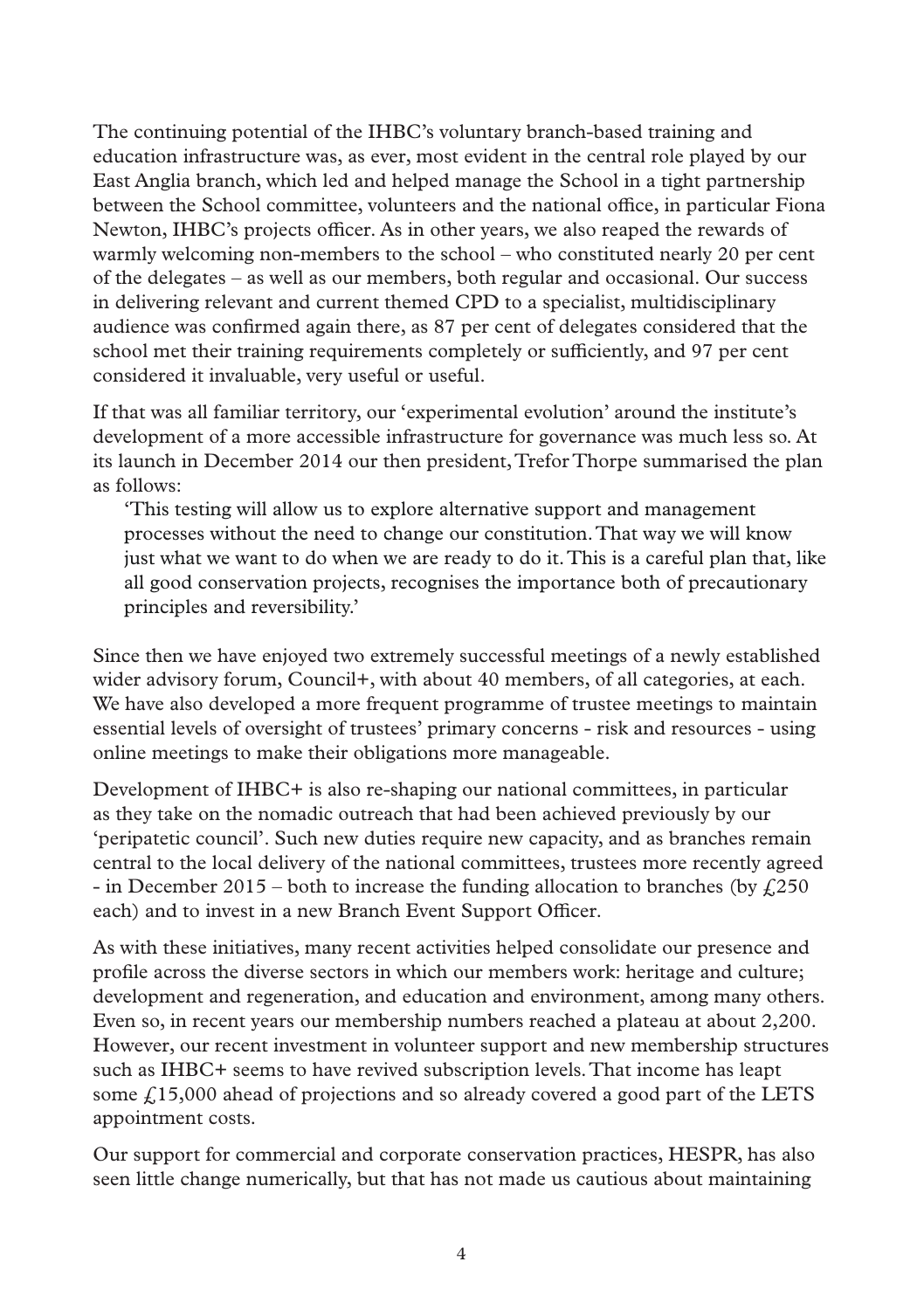and enhancing its services: promotion continues in the *Yearbook*, as well as online through its dedicated website and in our accredited members' details, while an updated and refreshed branding of HESPR complements our regular bulletins of business tenders and the circulation of fliers at events. For all individual members, we also continue to negotiate reduced rates from partner bodies' events – including notably the National Trust; Historic England (for thatch) and the University of Oxford among many others. These operations continue to help generate important growth in our numbers and in the public profile of our membership, all just as the economy revives.

Our online networks, such as LinkedIn, Facebook and Twitter, also continue to provide valuable opportunities to raise awareness and understanding of member operations across an unprecedented diversity of sectors, expanding by nearly 2,000 again this year to almost 11,000. These have been given added impetus not only from the new skills arising from recent appointments, including Research Notes consultant Bob Kindred and NewsBlog consultant Alison McCandlish, but from a suite of new and rejuvenated activities, centred on the added 'grass-root' capacity generated by our Council+ and our continuing body of digital innovations and evolutions. These include the WebStarter, now recast as our 'SelfStarter'; TeamStarter, which anticipates its first membership applications; and the ongoing development of our web-based domestic building maintenance resource, developed from the 'Stitch in Time' publication, the 'Caring for your Home' website, as well as - and central to all of this support work - our practitioners' online resource, the 'Toolbox', linked from our home page.

These resources are all crucial to delivering on our ambitions over the next five years, ambitions captured in our new corporate plan, 'CP20', which covers the period from 2015 to 2020. CP20 builds on these and other key achievements for the year, including our new Marsh Awards, the expansion of our research and advocacy agenda, and our re-cast professional indemnity scheme. For those seeking more detail on our work, all ongoing activities and operations are reported more widely and in greater depth across our other communication services, including our journal, *Context*, the *Yearbook*, and our Membership e-bulletin, as well as the highly regarded IHBC news service, our NewsBlog, and the branch's own web pages and linked publications and digital media platforms.

As ever, the board of trustees – our constitutional Council - offers its special and sincere gratitude to the many volunteers who have contributed to our vast work programme over the year. Whether through serving under our national committees, Council+, or within the branch operations, our volunteers ensure that the IHBC continues to serve as an effective voice of the sector and as a genuine professional benefit to its members. So as well as thanking departing trustees and officers, not least our outgoing president Trefor Thorpe, the board is also delighted to welcome new appointments for the year, not least our new vice chair, Kathryn Davies and our new president, David McDonald.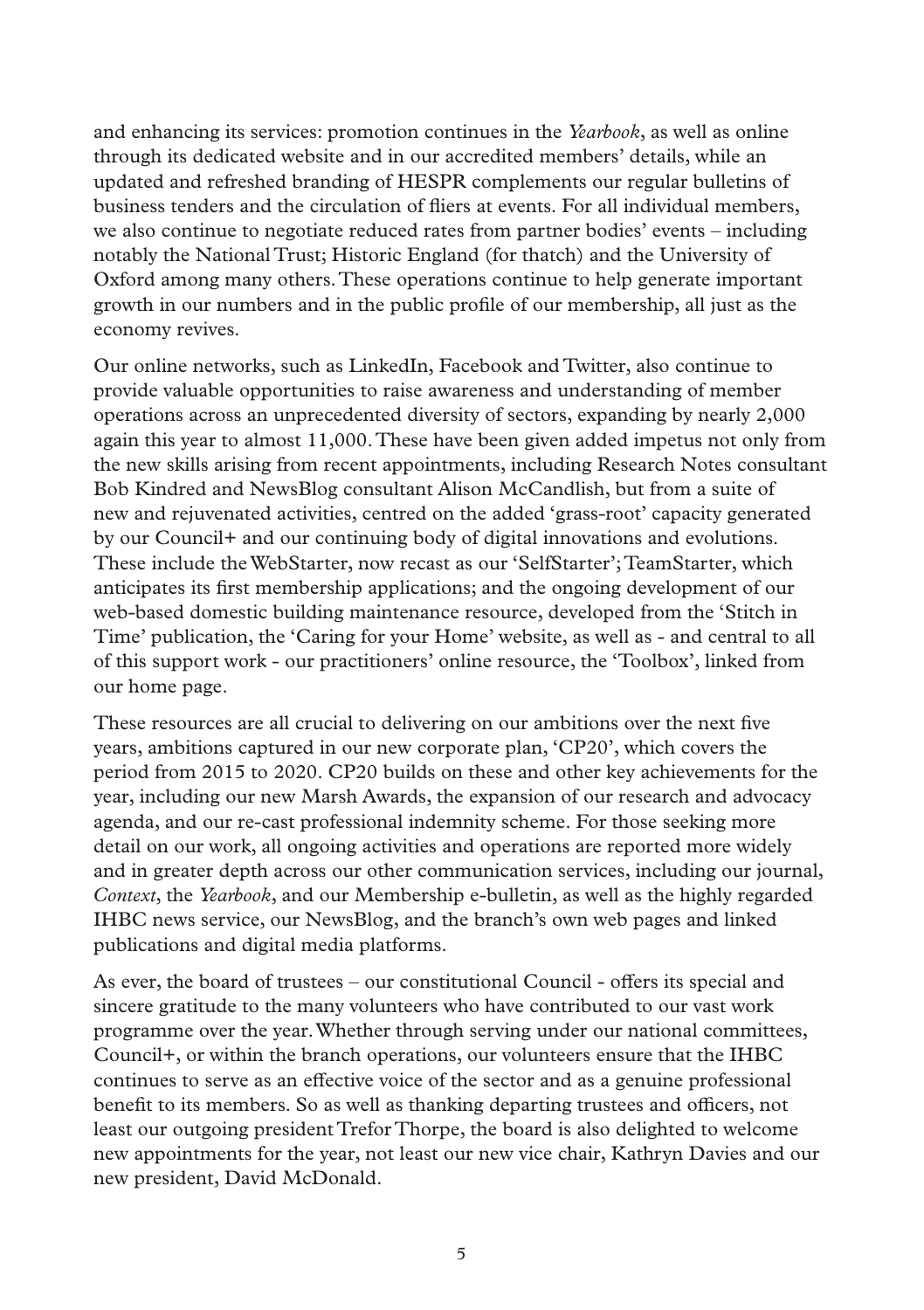We can summarise some more of our recent achievements in line with our corporate plan as follows:

## **HELPING PEOPLE**

- Maintained and enhanced our publicly accessible, web-based suite of information and advisory services, now with some 30,000 pages, covering news, guidance, events, branches, publications, jobs and our conservation service providers listing, HESPR
- Continuing branch operations, capacity and support through:
	- funding and investment guided by annual business plans
	- appointment of Kate Kendall as our 'LETS' officer
	- our 2014 'Branch Connection Day', exploring disciplinary processes
	- a second 'Course Connection Day' supporting local outreach to conservation training
	- branch-focused meetings to support membership applications
	- branch web pages, and, of course,
	- board meetings and the development of the IHBC+ infrastructure of governance, including our Council+
- Delivered continuing improvement in access to and quality of services, including the successful continuation of the Annual School bursary programme under the guidance of Bob Kindred
- Maintained links with national and third sector interests and partnerships, including through the Annual School and with strategic bodies such as Heritage Alliance, Built Environment Forum Scotland (BEFS), The Place Alliance – including membership and meeting sponsorship - and the Joint Committee of National Amenity Societies (JCNAS), as well as more informal groupings and collectives such as, in England, the Historic Environment Forum (HEF) and the 'Heritage 2020' sector initiative; policy review and support roles related to the Historic Environment Strategy initiatives in Scotland and, perhaps most important for our members on the ground, the legislative changes in Wales in which our Wales branch continue to play important roles
- Maintained and enhanced connections to construction sector and non-core heritage interests notably by:
	- enhancing links with the mainstream players in the construction sector, including the Council on Training in Architectural Conservation (COTAC), and the National Heritage Training group (NHTG), and also through the 2015 *Yearbook*
	- maintaining representation on other critical lead bodies, including the National Planning Forum with IHBC past chair Dave Chetwyn serving as vice chair
- Wide public access to our services, including successfully enriching our digital social networks such as the IHBC's LinkedIn group, which carries IHBC-specific news from the NewsBlog as well as jobs notices; the NewsBlog archive and online editions of *Context*.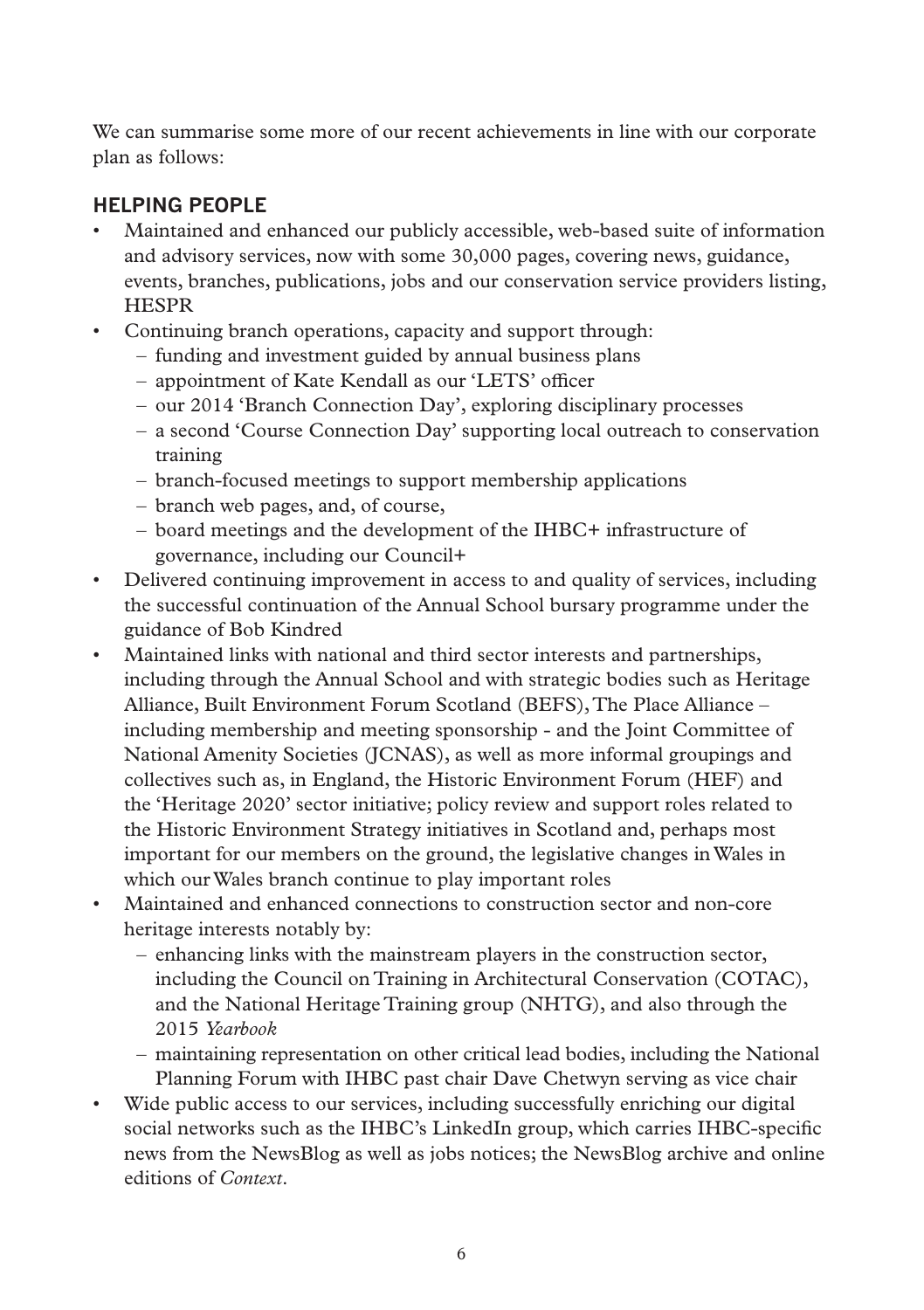## **HELPING CONSERVATION**

- Maintained our high standards of professional publications, including our journal, *Context*, and themed *Yearbook*, while also offering online access to the journal
- Continued to explore formal standards in conservation through advocacy, partnership and consultation, notably promoting the British Standard for Conservation, BS 7913, including by marketing our hard-wearing IHBC-branded and reduced-price copy
- Some 23 major consultation responses on our behalf, with numerous others considered or benefiting from our advice, support and input
- Maintained our substantial education and training programmes offered across our branch network – including in London, Liverpool, Belfast and many more – as relayed on our national and branch web calendars
- Developed support for branch events explaining and encouraging membership applications for Affiliates and prospective members
- Continued our Gus Astley Student Award programme and website, with successful submissions selected by the 2014 judge, Professor Jukka Jokilehto, and Annual School places and costs offered
- Maintained our conservation course 'recognition' programme, and continued our sector support with the second 'Conservation Course Connection Day'
- Extended our 'State of the Sector' analysis through the continuing survey of England's local authority conservation services, complemented by a research workshop into building-related historic environment research in planning
- Enhanced the profile and operation of inter-disciplinary skills in conservation through introducing and developing our new Associate level of membership.

## **HELPING CONSERVATION PROFESSIONALS**

- Enhanced support for specialists seeking full IHBC membership, including refining pre-registration assessment, online listings of accredited members, and laying the groundwork for our new membership category of Associates
- Introduced an 'experimental evolution' of our governance under the 'IHBC+' banner, to enhance trustee oversight and enrich practitioner input and benefits at all career levels
- Supported the recognition and operation of professional standards across our membership by:
	- continuing our successful promotion and testing of CPD
	- operating and developing disciplinary procedures
- Enhanced membership services and benefits including:
	- extending online and digital access to benefits and member support
	- promoting and extending membership on the IHBC's list of specialist conservation practices, 'HESPR', including on-line and at key events
- Reviewed our Corporate Plan 2010–15, agreed across our membership in 2010, recording some 90 per cent of targets as achieved or partially achieved
- Agreed our new Corporate Plan 2015-20, or 'CP20', adopting it at our AGM in Norwich.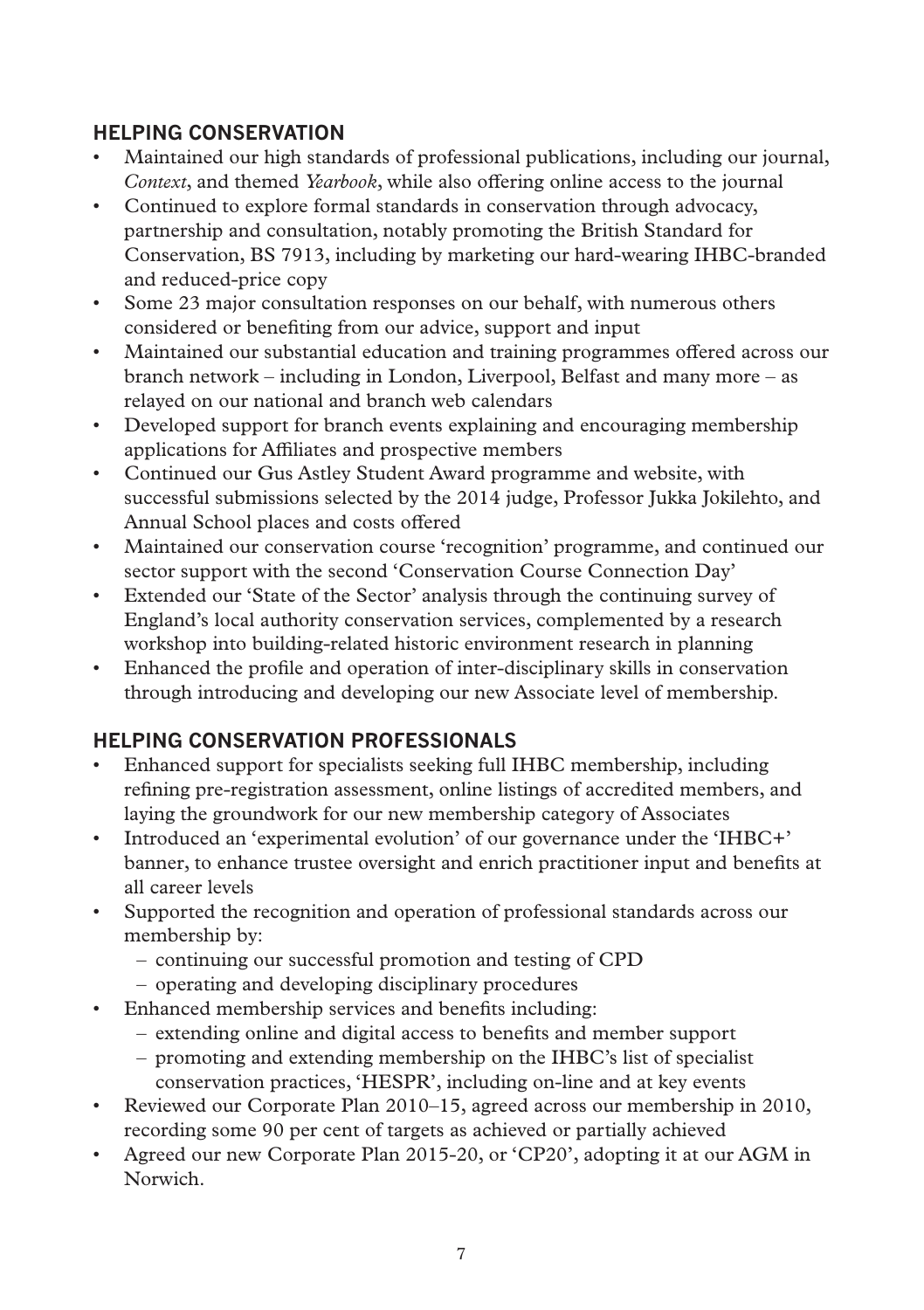#### **FINANCIAL REVIEW**

The gross resources arising in the year amounted to  $\ell$ 417,657 (2014:  $\ell$ 376,343). Overall, the charity's incoming resources exceeded its expenditure by  $\text{\emph{f}}38,627$  $(2014: \text{\textsterling}24, 228)$ . This reflects a strong performance given the wider downturn, with increased income across the board, not least from our charitable activities. At the period end the charity had free reserves of  $\ell$ , 303, 902 (2014:  $\ell$ , 266, 068). Free reserves constitute unrestricted funds not represented by fixed assets. The charity's reserves are sufficient to maintain levels well within our reserves policy of six months of expenditure.

Recognising the healthy reserves and positive signs of growth in the economy, the trustees are allocating excess reserves to aid investment in growth, services and member benefits, through the agreement to appointment of an additional staff member, supporting and freeing-up the new LETS Liaison Officer, all with a view to underpinning and generating growth in the IHBC.

#### **GOING CONCERN**

After making appropriate enquiries, the trustees have a reasonable expectation that the company has adequate resources to continue in operational existence for the foreseeable future. For this reason they continue to adopt the going concern basis in preparing the financial statements. Further details regarding the adoption of the going concern basis can be found in our Accounting Policies.

## **PLANS FOR THE FUTURE**

The plans of the IHBC in the near future are encapsulated in our Corporate Plan 2015-20, 'CP20' approved at the IHBC's 2015 Annual General Meeting, and for the following years these will focus on concluding the most important current and outstanding actions. These include:

- extending support for our membership and across the sector
- raising the profile of the institute, including in research, business and training
- delivering on the conclusion of our governance review, in line with our agenda for IHBC+, and including our continuing support for enhanced trustee oversight and member representation
- developing the infrastructure and profile of our trade operations with IHBC Enterprises.

This report is based on that approved by the trustees on 25 February 2016 and signed on their behalf, by Mike Brown, IHBC chair and trustee, and Kathryn Davies, vice chair.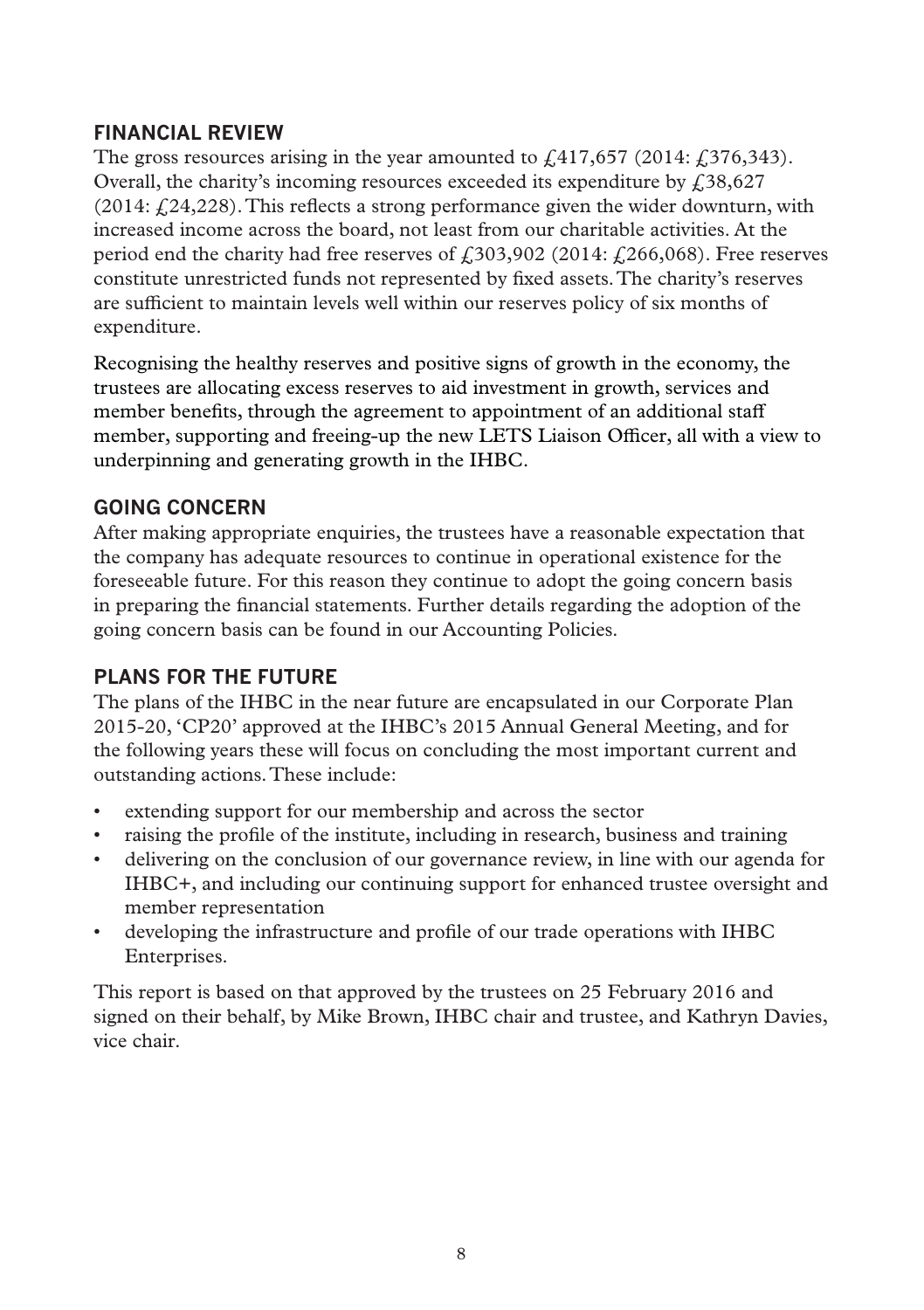## **SUMMARISED ACCOUNTS FOR THE YEAR ENDED 30 SEPTEMBER 2015**

#### **STATEMENT OF FINANCIAL ACTIVITIES (incorporating income and expenditure account) FOR THE YEAR ENDED 30 SEPTEMBER 2015**

|                                               | Unrestricted  | Unrestricted  |
|-----------------------------------------------|---------------|---------------|
|                                               | Funds<br>2015 | Funds<br>2014 |
|                                               |               |               |
|                                               | £,            | £.            |
| <b>Incoming resources</b>                     |               |               |
| Incoming resources from generated funds:      |               |               |
| Activities for generating funds               | 10,152        | 12,574        |
| Investment income                             | 83,599        | 79,741        |
| Incoming resources from charitable activities | 323,906       | 284,028       |
| <b>Total incoming resources</b>               | 417,657       | 376,343       |
| <b>Resources expended</b>                     |               |               |
| Costs of generating funds                     |               |               |
| Generating voluntary income                   | 5,660         | 5,931         |
| Charitable expenditure                        |               |               |
| Charitable activities                         | 138,657       | 142,925       |
| Governance costs                              | 234,713       | 203,259       |
| <b>Total resources expended</b>               | 379,030       | 352,115       |
| Net income for the year                       | 38,627        | 24,228        |
| Total funds at 1 October 2014                 | 276,068       | 251,840       |
| Total funds at 30 September 2015              | 314,695       | 276,068       |

*All activities derive from continuing operations.*

*For the year ended 30 September 2015 all incoming and outgoing resources were unrestricted funds.*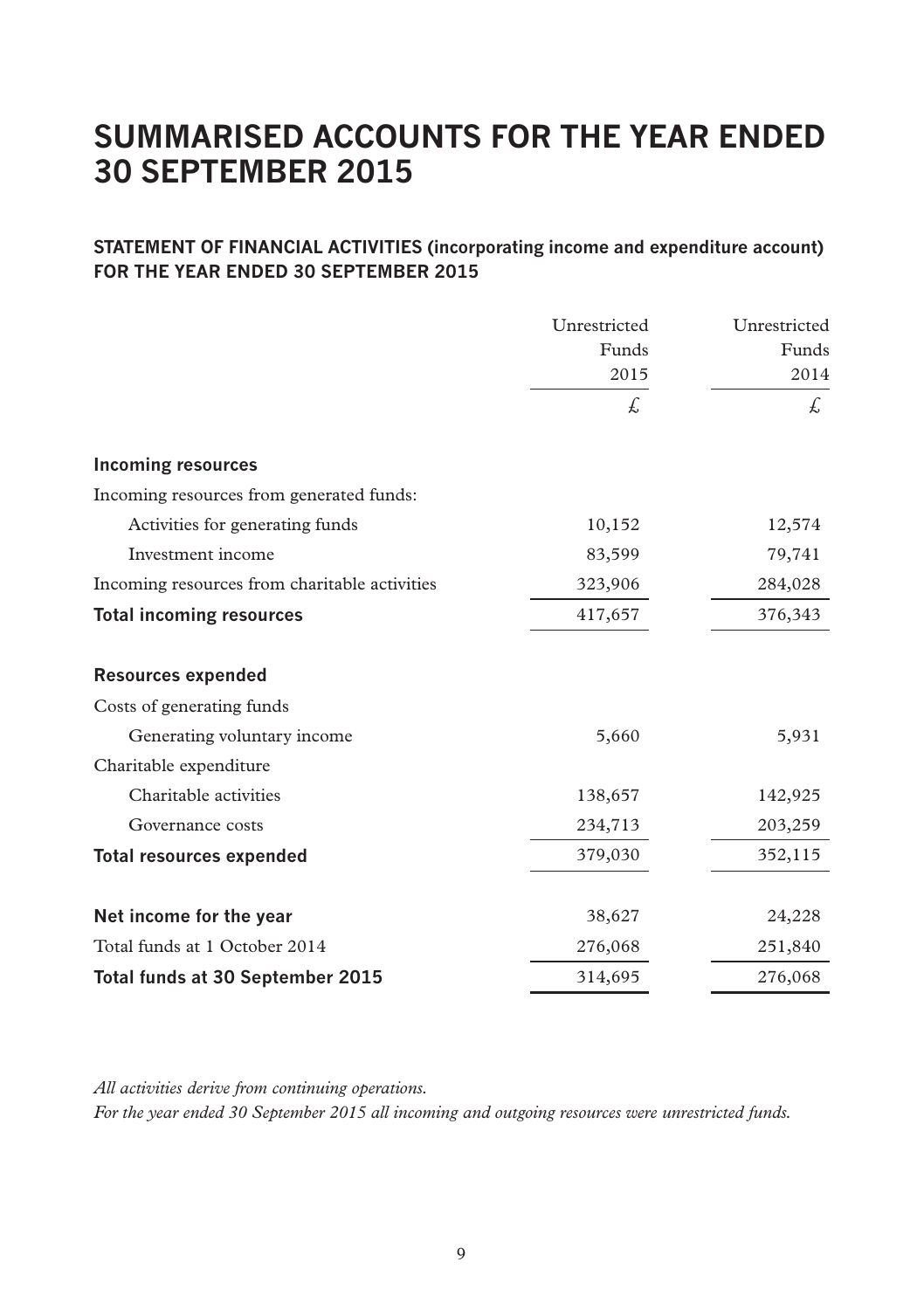#### **BALANCE SHEET AS AT 30 SEPTEMBER 2015**

|                                   |           | 2015    |           | 2014    |
|-----------------------------------|-----------|---------|-----------|---------|
|                                   |           | £,      |           | £       |
| <b>Fixed assets</b>               |           |         |           |         |
| Tangible assets                   |           | 793     |           |         |
| Investments                       |           | 10,000  |           | 10,000  |
|                                   |           | 10,793  |           | 10,000  |
| <b>Current assets</b>             |           |         |           |         |
| Cash at bank                      | 251,129   |         | 217,864   |         |
| Debtors                           | 83,902    |         | 82,560    |         |
|                                   | 335,031   |         | 300,424   |         |
| <b>Creditors:</b> amounts falling |           |         |           |         |
| due within one year               | (31, 129) |         | (34, 356) |         |
| Net current assets                |           | 303,902 |           | 266,068 |
| <b>Total net assets</b>           |           | 314,695 |           | 276,068 |
| Unrestricted funds                |           | 314,695 |           | 276,068 |

These summarised accounts are an extract from the statutory annual report and accounts for the financial year ended 30 September 2015 which have been subject to an Independent Examiners' report issued by Larking Gowen, chartered accountants.

Larking Gowen has confirmed to the board that the summarised accounts are consistent with the annual report and accounts for the year ended 30 September 2015.

These summarised accounts may not contain sufficient information to gain a complete understanding of the financial affairs of the charity. The full annual accounts, the council's report and the Independent Examiners' report on those accounts may be obtained from Lydia Porter at the IHBC Business Office, email admin@ihbc.org.uk.

The financial statements were approved by the board on 26 February 2016 and signed on its behalf by Mike Brown, chair and trustee, and Kathryn Davies, vice chair.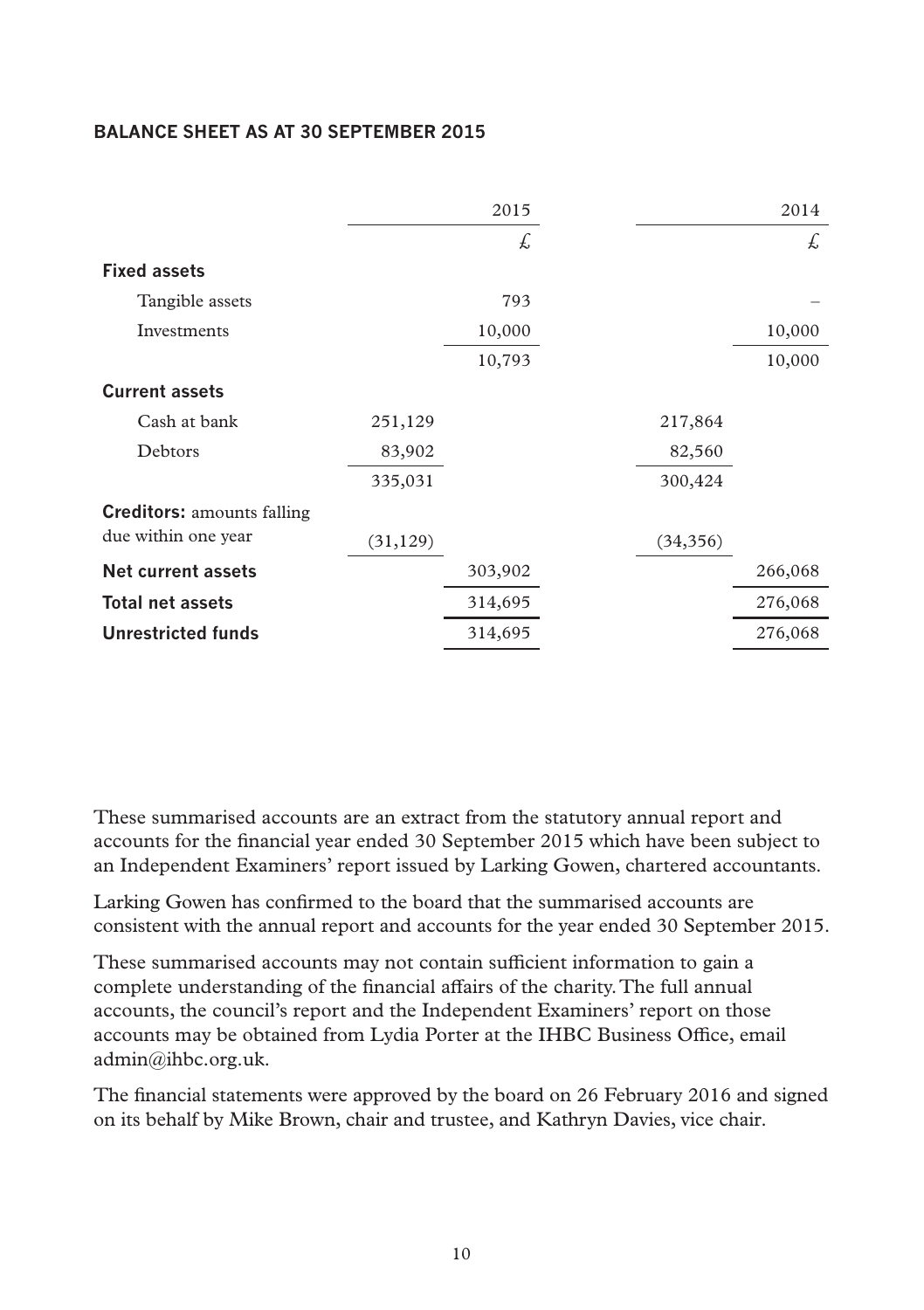## **APPOINTMENT OF OFFICERS AND RATIFICATION OF BRANCH REPRESENTATIVE NOMINATIONS**

## **APPOINTMENT OF OFFICERS**

The following nominations have been received at the registered office of The Institute of Historic Building Conservation:

**Chair**

James Caird standing for election

**Vice Chair** Kathryn Davies standing for re-election

**Treasurer** Richard Morrice standing for re-election

**Education Secretary** Bridget Turnbull standing for election

**Policy Secretary** Roy Lewis standing for election

**Membership Secretary** David Kincaid

standing for election

#### **Communications & Outreach Secretary**

Dave Chetwyn standing for election

#### **IHBC Secretary** Jo Evans

standing for re-election

## **RATIFICATION OF BRANCH REPRESENTATIVE NOMINATIONS**

At the time of going to press, the following members have been nominated by their branches as representatives on council. The meeting needs to confirm their nomination:

#### **Scotland** Jane Jackson

**Northern Ireland** Jill Kerry

**Wales** John Edwards

**North** nomination pending

**North West** Crispin Edwards

**Yorkshire** Matthew Bentley

**East Midlands** Roy Lewis

**West Midlands** nomination pending

**South West** James Webb

**South** Julia Foster

**South East** Sanne Roberts

**East Anglia** David Andrews

**London** Sheila Stones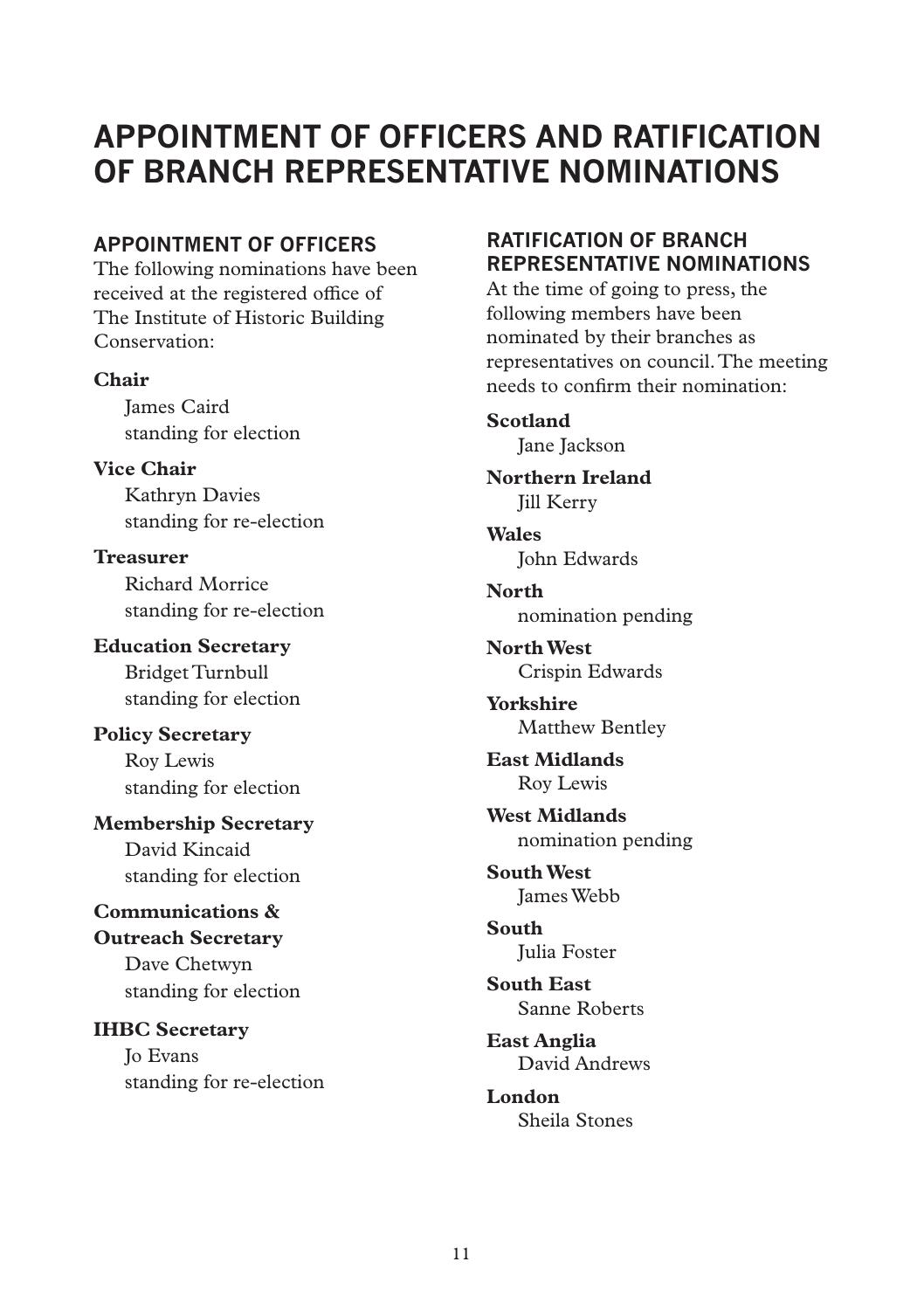# **MOTIONS TO THE AGM**

Motions to the Annual General Meeting must be made in writing to the secretary in the names of a proposer and seconder, both to be full members, at least 28 full days prior to the AGM.

Full details of the institute's AGM procedures are contained within Section 5 of the Articles of Association of the Institute of Historic Building Conservation (see under About IHBC, Business Papers, on the IHBC website).

At the time of printing these papers no motion has been received at the institute's offices.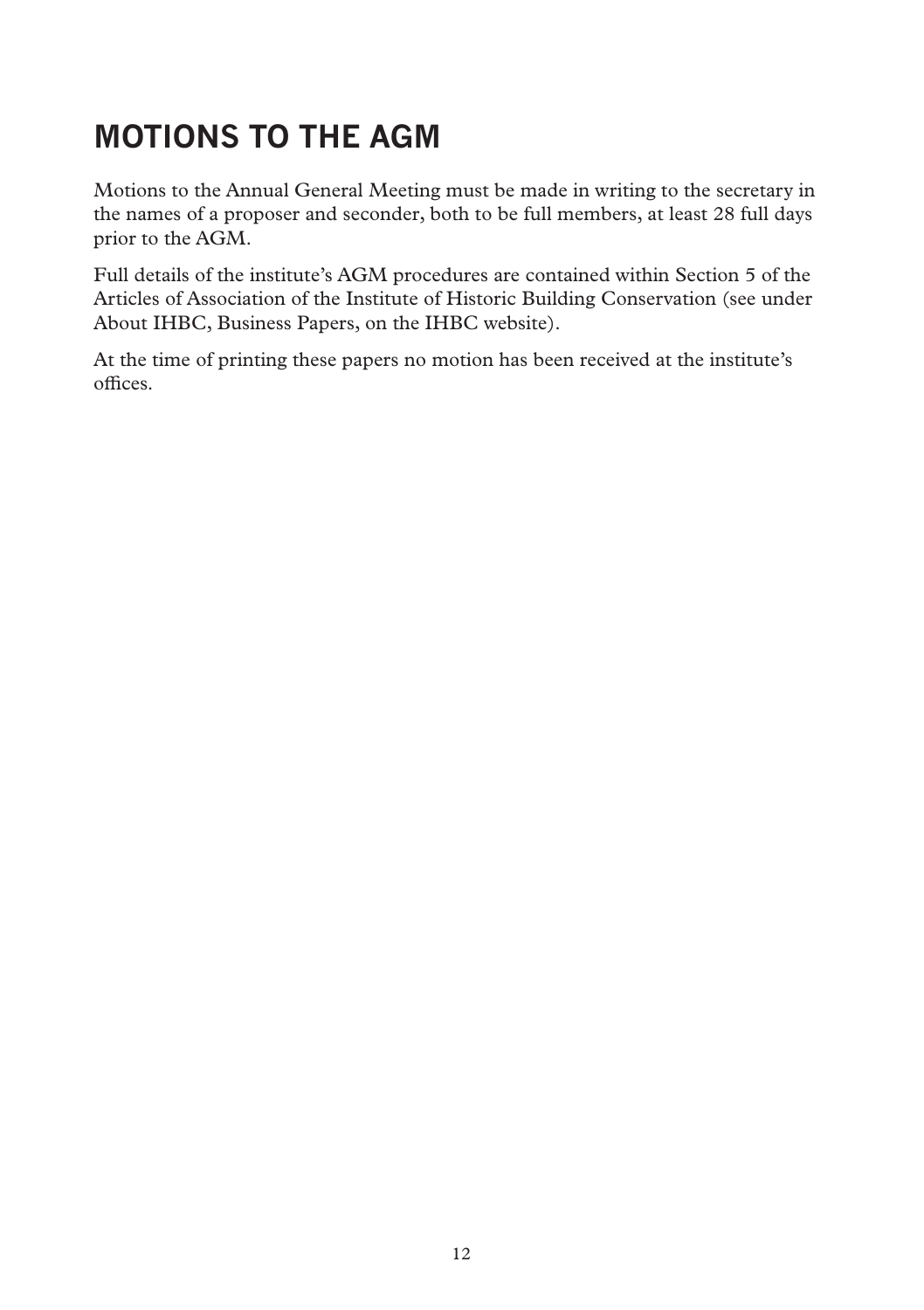## **MINUTES OF THE ANNUAL GENERAL MEETING OF THE INSTITUTE OF HISTORIC BUILDING CONSERVATION 2015**

**Held at Open, 20 Bank Plain, Norwich, Norfolk NR2 4SF on Friday 19 June 2015**

**Chair: Trefor Thorpe, IHBC President**

#### **Present**

Peter Aiers Jennifer Austin Lauren Ayers Kathryn Banfield Chris Bennett David Blackburn Nathan Blanchard Elizabeth Blood Christian Brady Jules Brown Lorraine Brown Mike Brown Paul Butler Lucie Carayon Francesca Cipolla Jason Clemmons Alison Cummings Alison Davidson Kathryn Davies Malcolm Dickson David Edleston John Edwards Jo Evans Julia Foster Roger France Rachel Godden

Phil Godwin Torsten Haak Charmain Hawkins Tom Hunter Jane Jackson Regina Jaszinski Heather Jermy Kate Kendall Bob Kindred Michael Knights Lone Le Vay Roy Lewis David Lovie Patrick Maguire Alison McCandlish Andrew McClelland Mike McConnell David McDonald Steven McLeish Pozy Metz Fiona Newton Shaun Norman Sean O'Reilly Rachael Parry Robert Platts Lydia Porter

John Preston Kati Preston Stephen Rickards Amanda Rix Cheryl Roberts Jane Roylance John Ruddy Tom Rumley Michael Scammell Jonathan Smith Prue Smith Sheila Stones Charles Strang Thomas Street Sarah Sullivan Adam Swan Jonathan Taylor Trefor Thorpe Emily Tracey Nicole Twort Alice Ullathorne Ramona Usher Rosamund Worrall John Yates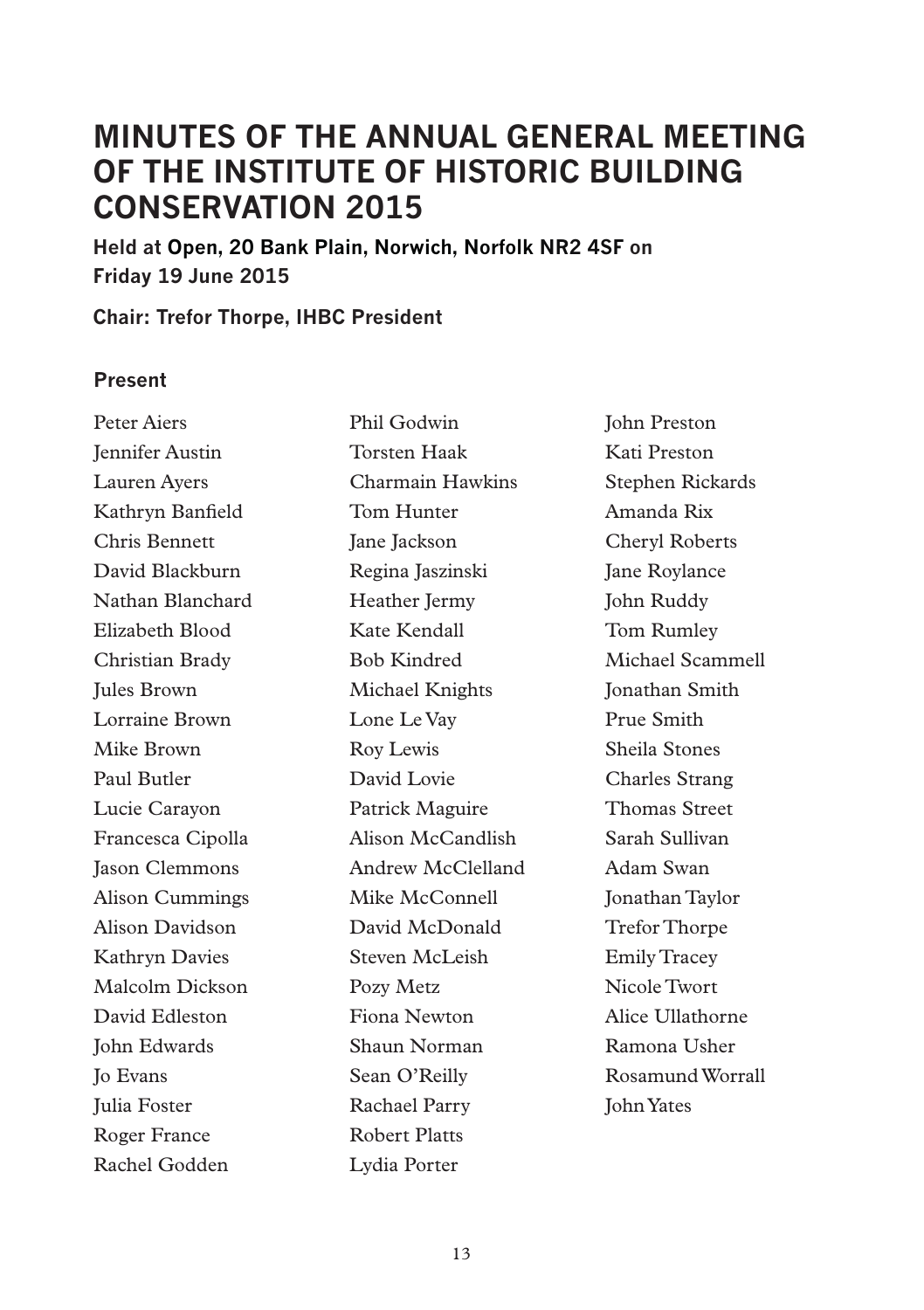#### **1 Apologies for absence**

| <b>Margaret Barnes</b> | Zoe Hill               | Sean Rix           |
|------------------------|------------------------|--------------------|
| David Birkett          | Ben Hogg               | Dennis Rodwell     |
| Stephen Bradwell       | Ann Johnson            | Michael Rowan      |
| Richenda Codling       | David Jump             | Geoff Underwood    |
| Anne Davies            | David Kincaid          | Mark Watson        |
| Ron Douglas            | Liz Mayle              | James Webb         |
| Chris Hawkins          | Deborah Mays           | <b>Stuart West</b> |
| David Hayes            | <b>Jonathan Ratter</b> |                    |

#### **2 Minutes of the AGM held on Friday 6 June 2014 and matters arising**

The minutes were circulated prior to the meeting with the council's report and the accounts. The minutes were proposed by Prue Smith, seconded by Sheila Stones and accepted by the meeting as an accurate record. The president, Trefor Thorpe (TT), then signed the minutes

#### **3 Council's report**

Mike Brown (MB) referred the meeting to the report in the circulated papers. There were no questions.

The report was proposed by Prue Smith, seconded by David Blackburn and agreed by the meeting.

#### **4 Accounts for 2013–2014**

The treasurer, Richard Morrice (RM), was unable to attend the meeting so the accounts section of the papers was introduced by Sean O'Reilly (SOR). The full accounts were available for examination in the papers but no requests were received. There were no questions.

Under Resolution 1 the accounts were recommended to the meeting, the approval of which was proposed by David Lovie, seconded by Amanda Rix and agreed by the meeting.

Under Resolution 2 the appointment of Larking Gowen Chartered Accountants as independent examiners was recommended, the approval of which was proposed by Julia Foster, seconded by James Caird and agreed by the meeting.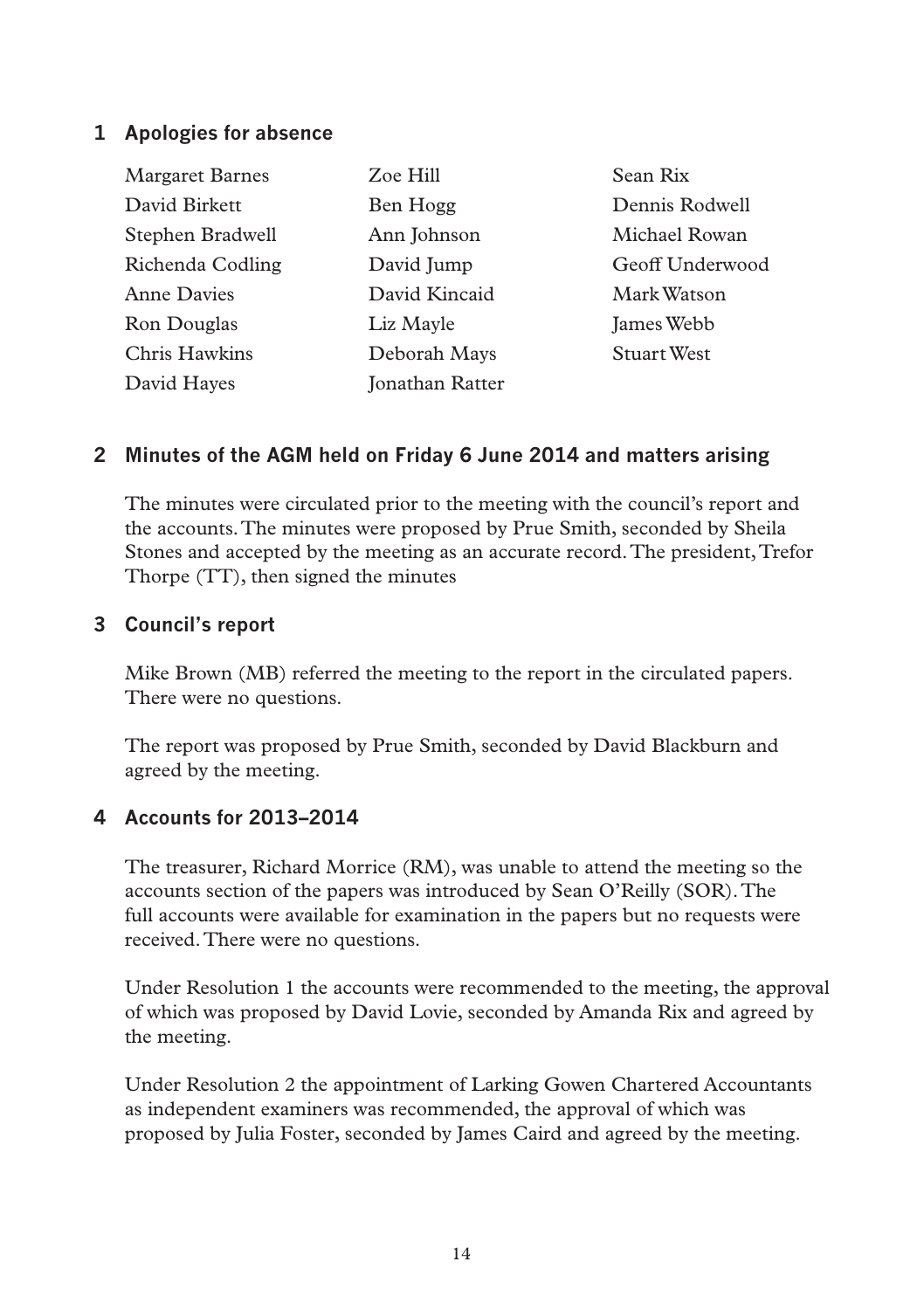#### **5 Election of officers**

There was one change to the list of officers as Emilia McDonald (EM) was stepping down as vice chair and Kathryn Davies has been nominated to fill that role. EM had been very active during her time in the role and the meeting expressed its thanks to her. All other officers were standing for re-election.

With this change in place the posts of chair, vice chair, treasurer, education secretary, policy secretary, membership secretary, communications and outreach secretary and secretary to the IHBC were voted for *en bloc*, and were proposed by Nathan Blanchard, seconded by John Yates and agreed by the meeting.

#### **6 Ratification of branch nominations**

The nominations of branch representatives who are also trustees were also listed in the AGM papers. This meeting confirms the nominations by each branch AGM. There had been no nomination for North and there were three changes. For the Scotland branch Stuart Eydmann was stepping down and Jane Jackson had been nominated and for the Northern Ireland branch, which had been vacant, Jill Kerry had been nominated and for the West Midlands branch Charles Shapcott was stepping down and Chris Partrick had been nominated. The nominations were dealt with en bloc, and were proposed by John Preston, seconded by Torsten Haak and agreed by the meeting.

#### **7 Motions to the AGM**

There was one motion to the AGM and that was to adopt the IHBC Corporate Plan 2015-20 (CP20). This had been circulated via NewsBlog and was available on the IHBC website (http://ihbconline.co.uk/newsachive/?p=10136). SOR said this was a live document that can be adapted and amended as the trustees feel is necessary during the life of the document.

The motion to adopt the IHBC Corporate Plan 2015-20 (CP20) was proposed by David Lovie, seconded by Jonathan Smith and agreed by the meeting.

**This completed the official business of the Annual General Meeting. This was followed by an open discussion.**

#### **8 Other business**

8.1 John Yates raised concern about the loss of conservation provision within local authorities and the need to defend against further losses. He also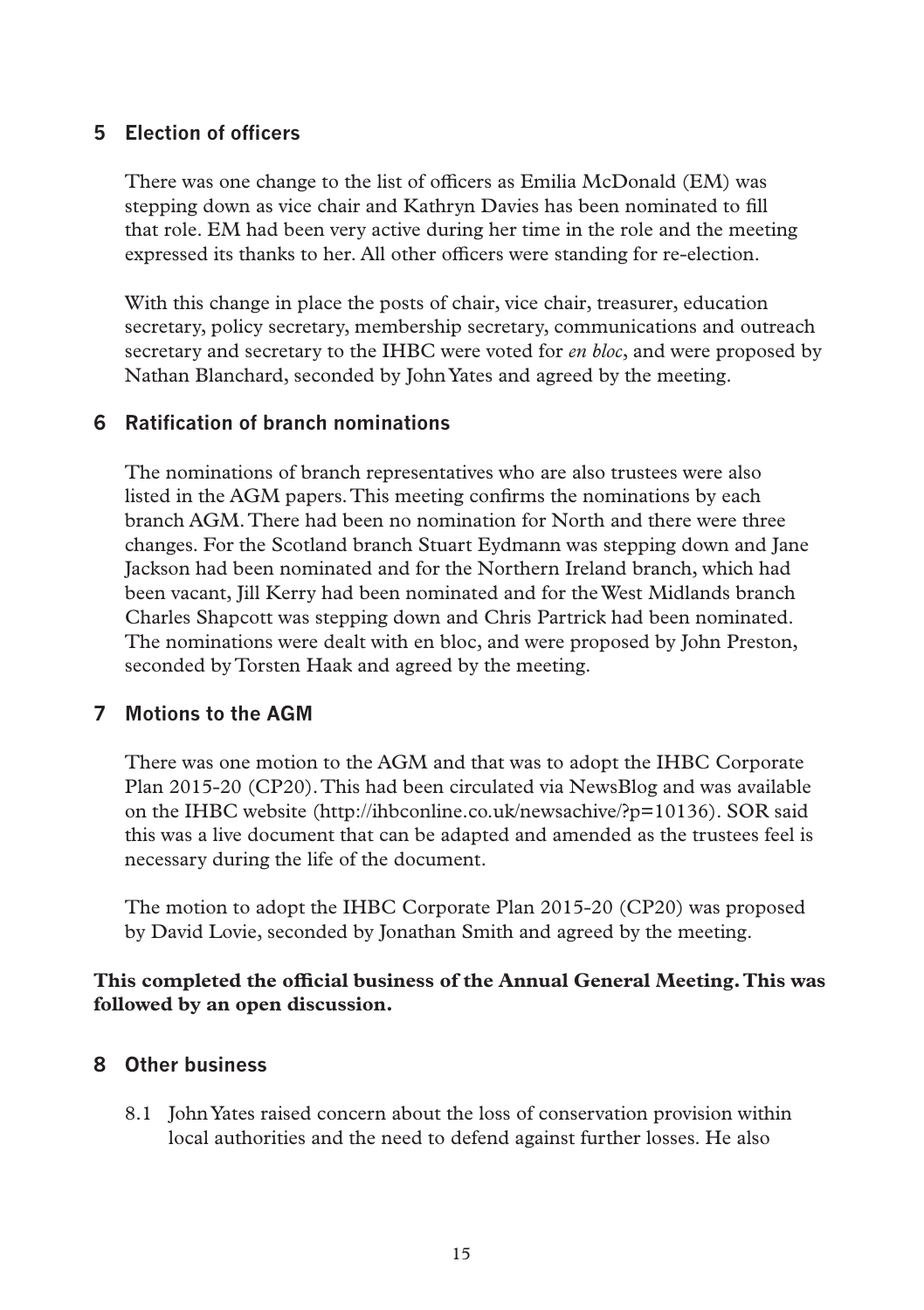felt that new ways of filling the vacuum need to emerge perhaps through specifically trained volunteers, management planning and a specific nonprofessional category of membership 'friends of IHBC'. Mike Brown (MB) responded by saying that the idea of a 'friends' category was interesting and that accreditation issues were already being discussed with other professional bodies for recognised specialist conservation professionals. The decline in the public sector is getting worse and this is now impacting on colleagues in archaeology as well, but it would seem that the new government's priorities do not include heritage. He said IHBC is particularly concerned about those LPAs with no available heritage expertise where there was zero input into planning decisions and that it is becoming increasingly obvious that, for want of support from the public purse, owners and developers will increasingly have to pay for conservation expertise to support their applications. This will necessitate robust accreditation by the relevant professions and upskilling which the institute is actively engaged in working towards with other national and professional bodies. Sean O'Reilly said the new Corporate Plan does make reference to these issues and will be further developed.

Tom Hunter said that public conservation provision has become depleted in the Scottish Isles and has led to shared services for Orkney and the Western Islands with the possible further merging of skill-sets for both building conservation and archaeology. There was some concern that in some cases shared services are a cover for even deeper cuts. Fiona Newton (FN) said the institute had recently completed a project with Historic England looking at the shared services in authorities, but not those that had been re-organised like Cornwall. The report had been submitted to Historic England some time ago but has not been published yet. There was concern from the floor that where conservation posts have been lost or moved under planning control there is complacency in positions of power regarding heritage and misconception that any planning officer can prepare conservation statements. The institute should be contacting all local authorities to demand specialist building conservation input into all applications relating to heritage. Bob Kindred said that the institute is working with the Amenity Societies to map the cases that are referred to them against the various local authorities and their conservation staffing levels.

MB said the idea of benchmarking local authorities against a minimal service level of statutory duties and top-up level for discretionary services is being explored with colleagues in archaeology and with Historic England. There seems to be a persistent view in government that protection of the historic environment has a negative impact on development and regeneration so clear evidence and a positive advocacy (as described by Sir Laurie Magnus in his talk to the Annual School) needs to be put forward about the benefits heritage brings to all aspects of life. Trefor Thorpe (TT) said the institute's